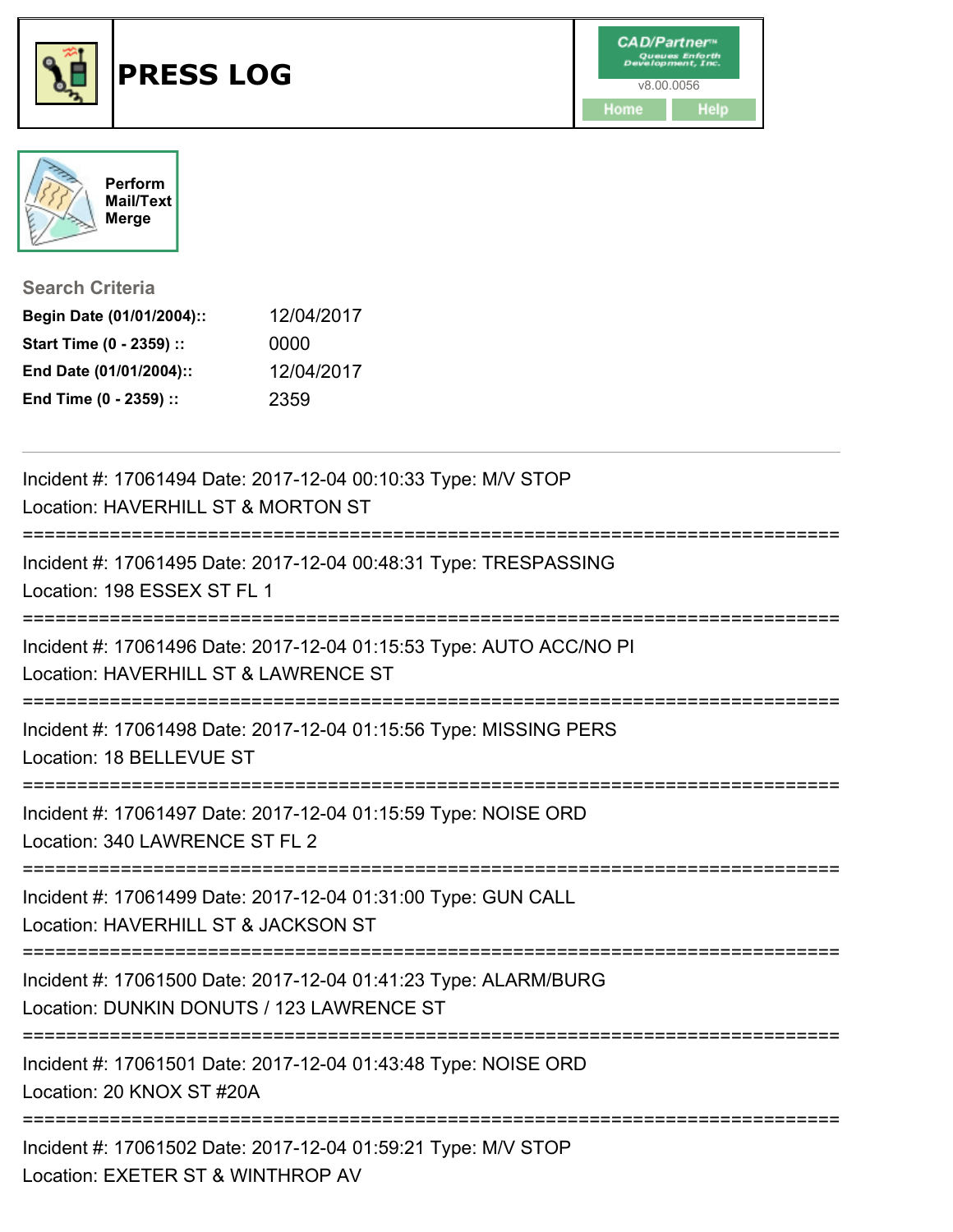| Incident #: 17061503 Date: 2017-12-04 02:06:46 Type: M/V STOP<br>Location: FARNHAM ST & PARKER ST      |
|--------------------------------------------------------------------------------------------------------|
| Incident #: 17061504 Date: 2017-12-04 02:23:52 Type: NOISE ORD<br>Location: 333 HOWARD ST #13          |
| Incident #: 17061505 Date: 2017-12-04 02:36:35 Type: ABAND MV<br>Location: CHICKERING ST & COLONIAL RD |
| Incident #: 17061506 Date: 2017-12-04 02:45:03 Type: STOL/MV/PAS<br>Location: 82 WATER ST              |
| Incident #: 17061507 Date: 2017-12-04 02:46:49 Type: UNKNOWN PROB<br>Location: 262 JACKSON ST FL 1     |
| Incident #: 17061508 Date: 2017-12-04 03:22:44 Type: M/V STOP<br>Location: FRANKLIN ST & LOWELL ST     |
| Incident #: 17061509 Date: 2017-12-04 03:31:33 Type: M/V STOP<br>Location: ESSEX ST & LAWRENCE ST      |
| Incident #: 17061510 Date: 2017-12-04 03:40:28 Type: GUN CALL<br>Location: 31 MORTON ST                |
| Incident #: 17061511 Date: 2017-12-04 03:40:43 Type: M/V STOP<br>Location: 2 FERN ST                   |
| Incident #: 17061512 Date: 2017-12-04 04:10:23 Type: M/V STOP<br>Location: 31 MORTON ST                |
| Incident #: 17061513 Date: 2017-12-04 04:11:27 Type: M/V STOP<br>Location: LAWRENCE ST & LEBANON ST    |
| Incident #: 17061514 Date: 2017-12-04 04:12:57 Type: M/V STOP<br>Location: CHICKERING ST & COLONIAL RD |
| Incident #: 17061515 Date: 2017-12-04 04:18:47 Type: M/V STOP<br>Location: HAVERHILL ST & JACKSON ST   |
| Incident #: 17061516 Date: 2017-12-04 04:20:58 Type: M/V STOP<br>Location: BROADWAY & LOWELL ST        |

===========================================================================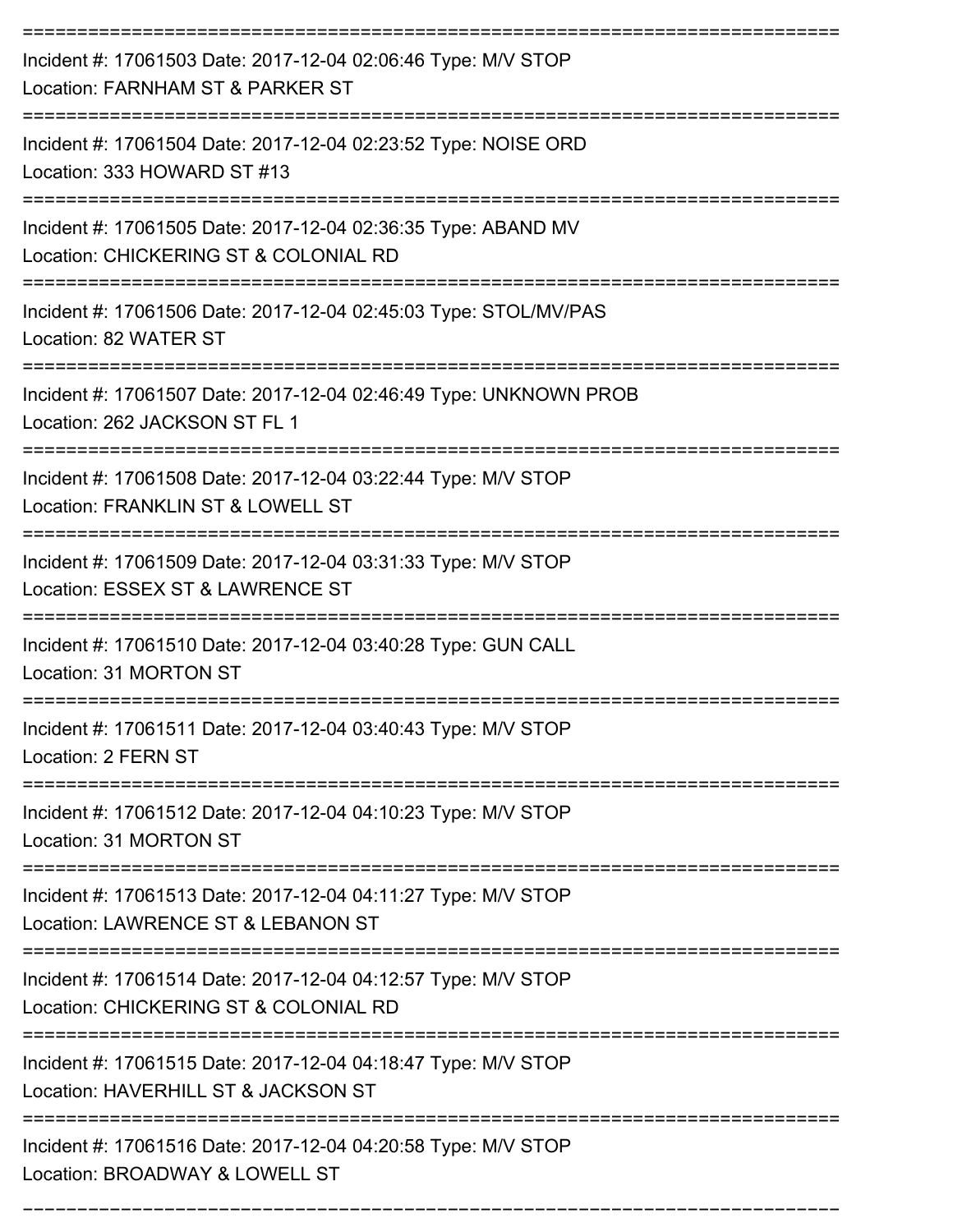| Incident #: 17061517 Date: 2017-12-04 04:45:45 Type: NOISE ORD<br>Location: 83 WEST ST FL 2                                                       |
|---------------------------------------------------------------------------------------------------------------------------------------------------|
| Incident #: 17061518 Date: 2017-12-04 06:05:27 Type: ALARM/BURG<br>Location: HEALTH AND HUMAN SERVICES / 280 MERRIMACK ST<br>-------------------- |
| Incident #: 17061519 Date: 2017-12-04 07:00:33 Type: CLOSE STREET<br>Location: PARK ST & WILLOW ST                                                |
| Incident #: 17061520 Date: 2017-12-04 07:11:33 Type: SUS PERS/MV<br>Location: 2 METHUEN ST                                                        |
| Incident #: 17061521 Date: 2017-12-04 07:18:04 Type: AUTO ACC/NO PI<br>Location: 106 WOODLAND ST                                                  |
| Incident #: 17061522 Date: 2017-12-04 07:25:59 Type: ALARM/BURG<br>Location: GLENNY FASHION BOUTIQUE / 133 S UNION ST<br>------------------       |
| Incident #: 17061523 Date: 2017-12-04 07:38:57 Type: MAL DAMAGE<br>Location: 39 N PARISH RD                                                       |
| Incident #: 17061524 Date: 2017-12-04 07:43:35 Type: CLOSE STREET<br>Location: CUTLER ST & EMERALD AV                                             |
| Incident #: 17061525 Date: 2017-12-04 07:46:27 Type: CLOSE STREET<br>Location: NESMITH ST & TEXAS AV                                              |
| Incident #: 17061526 Date: 2017-12-04 07:47:48 Type: CLOSE STREET<br>Location: DURSO AV & KENT ST                                                 |
| Incident #: 17061527 Date: 2017-12-04 07:54:28 Type: INVEST CONT<br>Location: 2 MILL ST                                                           |
| Incident #: 17061528 Date: 2017-12-04 08:24:41 Type: MAL DAMAGE<br>Location: GRAPHIC LITHO / 130 SHEPARD ST                                       |
| Incident #: 17061530 Date: 2017-12-04 08:33:14 Type: SUICIDE ATTEMPT<br>Location: LAWRENCE GENERAL HOSPITAL / 1 GENERAL ST                        |
| Incident #: 17061529 Date: 2017-12-04 08:35:31 Type: STOL/MV/PAS<br>Location: 10 EMBANKMENT RD                                                    |
|                                                                                                                                                   |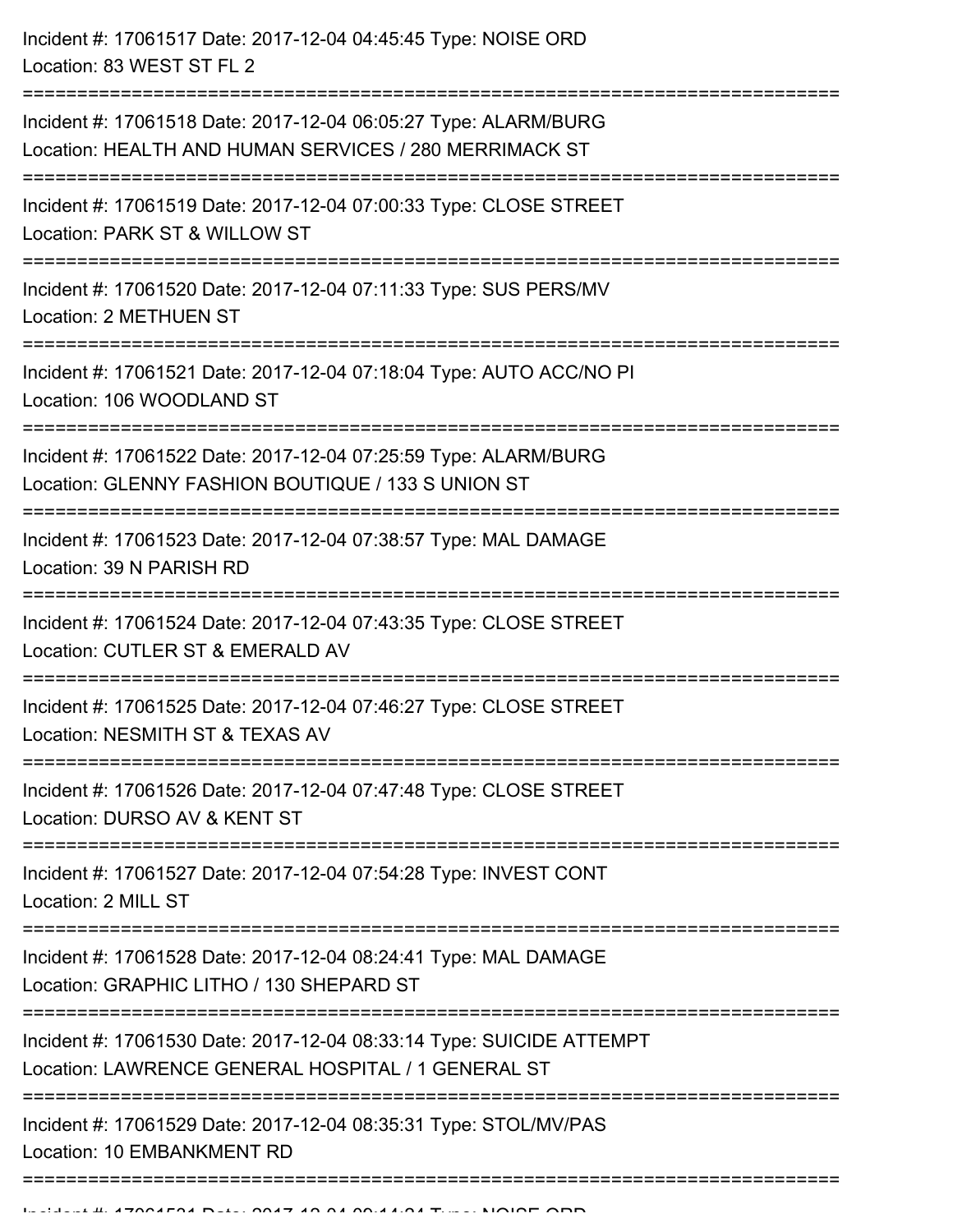Location: 97 BEACON AV =========================================================================== Incident #: 17061532 Date: 2017-12-04 09:17:23 Type: NOTIFICATION Location: 118 THOREAU WAY #638 FL 3 =========================================================================== Incident #: 17061533 Date: 2017-12-04 09:23:06 Type: DISTURBANCE Location: 350 MERRIMACK ST =========================================================================== Incident #: 17061534 Date: 2017-12-04 09:32:36 Type: CK WELL BEING Location: 594 ANDOVER ST =========================================================================== Incident #: 17061535 Date: 2017-12-04 09:37:08 Type: ANIMAL COMPL Location: 175 HOWARD ST =========================================================================== Incident #: 17061536 Date: 2017-12-04 09:41:33 Type: INVESTIGATION Location: 42 HOLLY ST ============================== Incident #: 17061537 Date: 2017-12-04 09:48:53 Type: M/V STOP Location: 265 ESSEX ST =========================================================================== Incident #: 17061538 Date: 2017-12-04 09:52:57 Type: CK WELL BEING Location: ATKINSON ST & ELLIS ST =========================================================================== Incident #: 17061539 Date: 2017-12-04 09:55:10 Type: M/V STOP Location: 255 ESSEX ST =========================================================================== Incident #: 17061540 Date: 2017-12-04 10:05:48 Type: AUTO ACC/NO PI Location: COMMON ST & JACKSON ST =========================================================================== Incident #: 17061541 Date: 2017-12-04 10:09:02 Type: A&B PAST Location: 1 GENERAL ST =========================================================================== Incident #: 17061542 Date: 2017-12-04 10:12:26 Type: HIT & RUN M/V Location: PLEASANT ST & WOODLAND ST =========================================================================== Incident #: 17061543 Date: 2017-12-04 10:18:57 Type: INVEST CONT Location: 594 ANDOVER ST =========================================================================== Incident #: 17061544 Date: 2017-12-04 10:19:58 Type: MAL DAMAGE Location: 594 ANDOVER ST =========================================================================== Incident #: 17061545 Date: 2017-12-04 10:20:46 Type: SUS PERS/MV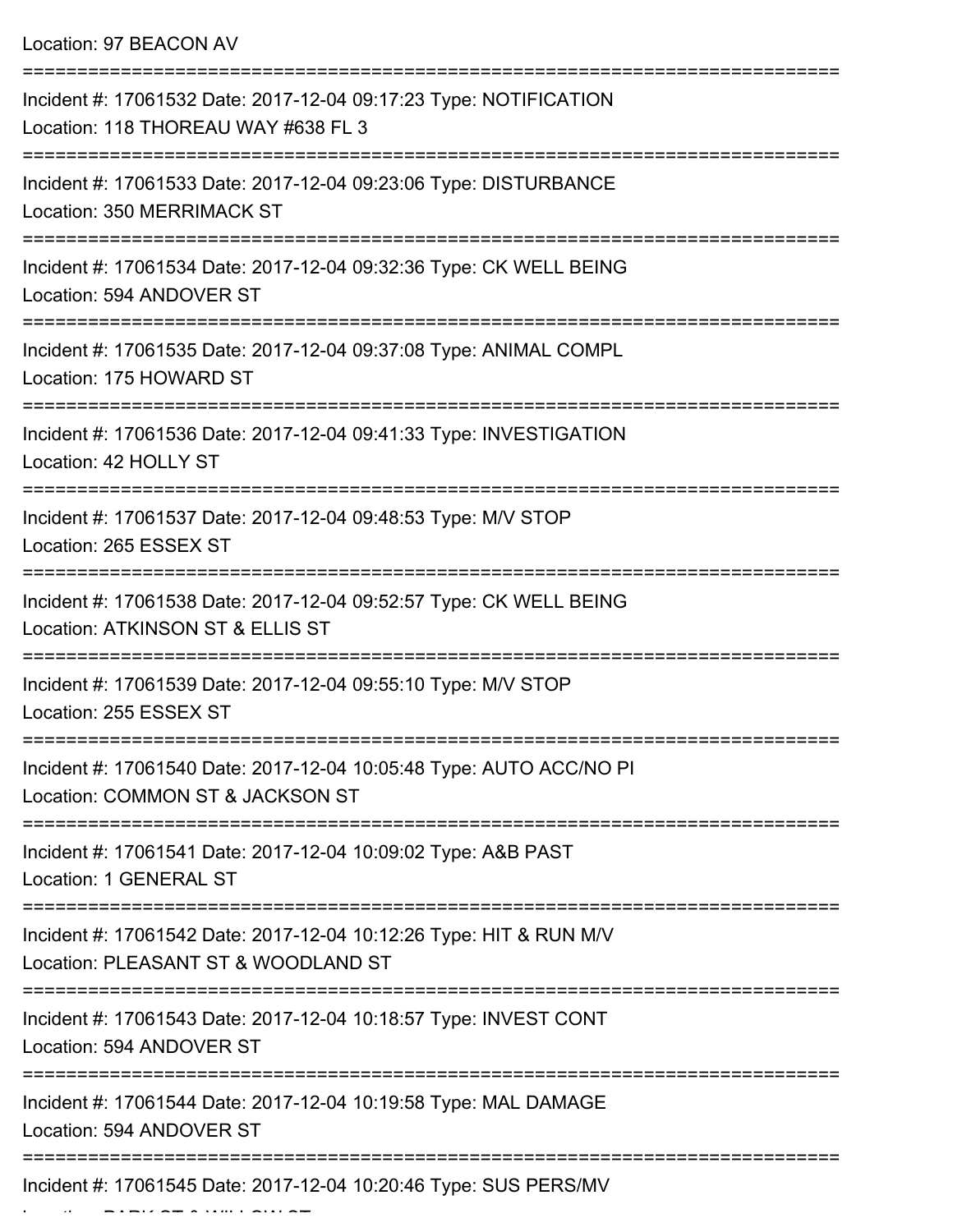| Incident #: 17061546 Date: 2017-12-04 10:23:22 Type: AUTO ACC/PED<br>Location: 530 BROADWAY                                   |
|-------------------------------------------------------------------------------------------------------------------------------|
| Incident #: 17061547 Date: 2017-12-04 10:24:31 Type: TOW OF M/V<br>Location: 175 HAVERHILL ST                                 |
| Incident #: 17061548 Date: 2017-12-04 10:28:21 Type: MAL DAMAGE<br>Location: 66 MELVIN ST                                     |
| Incident #: 17061549 Date: 2017-12-04 10:30:07 Type: AUTO ACC/NO PI<br>Location: 73 WINTHROP AV                               |
| Incident #: 17061550 Date: 2017-12-04 10:31:39 Type: LOST PROPERTY<br>Location: 90 LOWELL ST                                  |
| Incident #: 17061551 Date: 2017-12-04 10:42:22 Type: 209A/SERVE<br>Location: 81 HAVERHILL ST                                  |
| Incident #: 17061552 Date: 2017-12-04 10:44:13 Type: COURT DOC SERVE<br>Location: 194 GARDEN ST                               |
| Incident #: 17061553 Date: 2017-12-04 10:49:18 Type: TOW OF M/V<br>Location: 45 CAMELLA TEOLI WY                              |
| Incident #: 17061554 Date: 2017-12-04 10:51:34 Type: 209A/SERVE<br>Location: 18 SUMMIT AV                                     |
| ----------------------<br>Incident #: 17061555 Date: 2017-12-04 10:52:58 Type: MEDIC SUPPORT<br>Location: 11 KINGSTON ST FL 2 |
| Incident #: 17061556 Date: 2017-12-04 10:54:41 Type: B&E/MV/PAST<br>Location: 6 GRAFTON ST                                    |
| Incident #: 17061557 Date: 2017-12-04 10:58:03 Type: CK WELL BEING<br>Location: 77 S UNION ST #107                            |
| Incident #: 17061558 Date: 2017-12-04 11:03:32 Type: COURT DOC SERVE<br>Location: 294 JACKSON ST                              |
| Incident #: 17061559 Date: 2017-12-04 11:04:13 Type: 209A/SERVE<br>Location: 264 JACKSON ST                                   |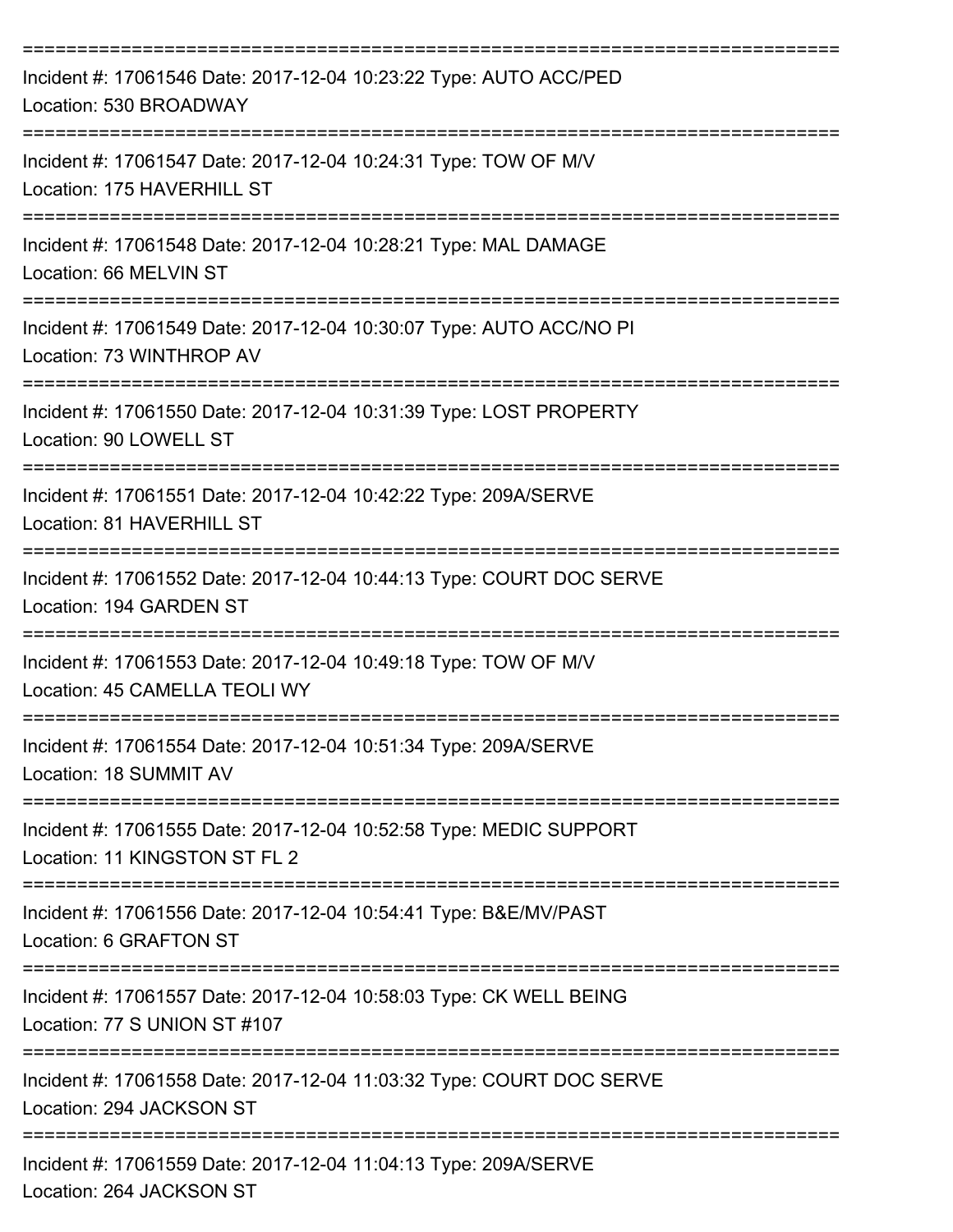| Incident #: 17061560 Date: 2017-12-04 11:05:55 Type: KEEP PEACE<br>Location: 53 DRACUT ST                                                        |
|--------------------------------------------------------------------------------------------------------------------------------------------------|
| Incident #: 17061562 Date: 2017-12-04 11:16:36 Type: INVESTIGATION<br>Location: PARTHUM SCHOOL / 255 E HAVERHILL ST<br>========================= |
| Incident #: 17061561 Date: 2017-12-04 11:16:42 Type: COURT DOC SERVE<br>Location: 157 WILLOW ST                                                  |
| Incident #: 17061563 Date: 2017-12-04 11:29:11 Type: COURT DOC SERVE<br>Location: 191 MAPLE ST                                                   |
| Incident #: 17061564 Date: 2017-12-04 11:48:38 Type: INVESTIGATION<br>Location: 174 ANDOVER ST<br>-----------------------------------            |
| Incident #: 17061565 Date: 2017-12-04 11:51:57 Type: COURT DOC SERVE<br>Location: 66 NESMITH ST                                                  |
| Incident #: 17061567 Date: 2017-12-04 11:55:53 Type: SUS PERS/MV<br>Location: 323 S BROADWAY                                                     |
| Incident #: 17061566 Date: 2017-12-04 11:56:15 Type: AUTO ACC/NO PI<br>Location: E HAVERHILL ST & PROSPECT ST                                    |
| Incident #: 17061568 Date: 2017-12-04 12:18:19 Type: 209A/SERVE<br>Location: 220 OSGOOD ST                                                       |
| Incident #: 17061569 Date: 2017-12-04 12:23:47 Type: SUS PERS/MV<br>Location: FARNHAM ST & S UNION ST                                            |
| Incident #: 17061570 Date: 2017-12-04 12:27:58 Type: NOTIFICATION<br>Location: 7 FARNHAM ST                                                      |
| Incident #: 17061572 Date: 2017-12-04 12:36:39 Type: MAN DOWN<br>Location: STORROW PARK / ALLSTON ST & HIGH ST                                   |
| ==============================<br>Incident #: 17061571 Date: 2017-12-04 12:37:37 Type: M/V STOP<br>Location: 17 MARGIN ST                        |
| Incident #: 17061573 Date: 2017-12-04 12:40:35 Type: M/V STOP<br>Location: JACKSON ST & KENDRICK ST                                              |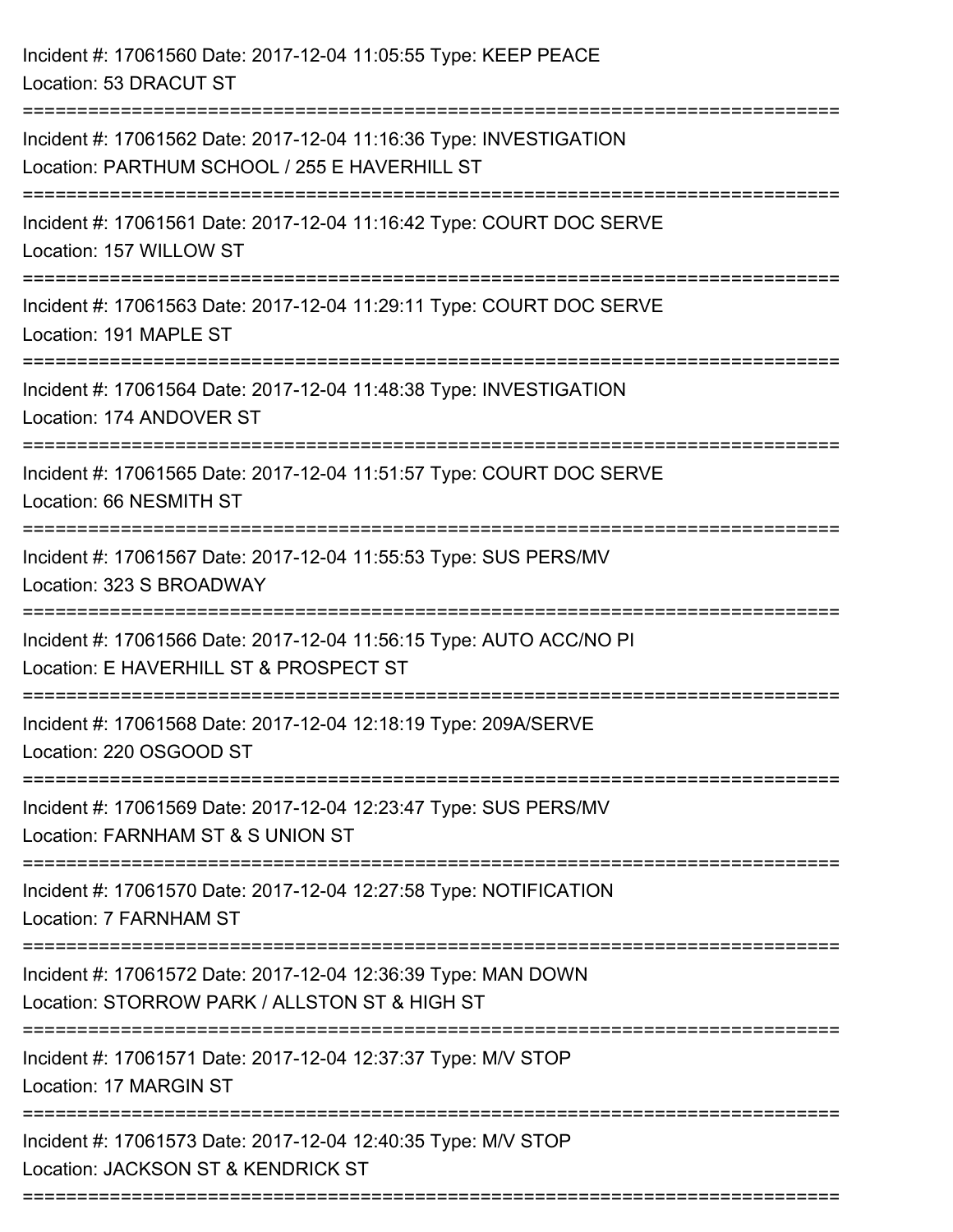| Incident #: 17061574 Date: 2017-12-04 12:53:49 Type: M/V STOP<br>Location: 38 MELROSE ST                                             |
|--------------------------------------------------------------------------------------------------------------------------------------|
| Incident #: 17061575 Date: 2017-12-04 12:56:47 Type: MAL DAMAGE<br>Location: 238 HAVERHILL ST<br>----------------------------------- |
| Incident #: 17061576 Date: 2017-12-04 13:14:59 Type: M/V STOP<br>Location: 7MZM70 / BRADFORD ST & FRANKLIN ST                        |
| Incident #: 17061577 Date: 2017-12-04 13:29:56 Type: SUS PERS/MV<br>Location: 125 JACKSON ST                                         |
| Incident #: 17061578 Date: 2017-12-04 13:33:16 Type: INVESTIGATION<br>Location: HENNESSEY SCHOOL / 122 HANCOCK ST                    |
| Incident #: 17061579 Date: 2017-12-04 13:34:11 Type: NOTIFICATION<br>Location: YWCA / 351 ESSEX ST                                   |
| Incident #: 17061580 Date: 2017-12-04 13:39:39 Type: ANIMAL COMPL<br>Location: 25 FULTON ST<br>=======================               |
| Incident #: 17061581 Date: 2017-12-04 13:44:00 Type: MEDIC SUPPORT<br>Location: 60 DURSO AV<br>-------------------                   |
| Incident #: 17061582 Date: 2017-12-04 13:45:50 Type: LIC PLATE STO<br>Location: 312 WATER ST                                         |
| Incident #: 17061583 Date: 2017-12-04 13:59:56 Type: DOMESTIC/PAST<br>Location: 1 GENERAL ST                                         |
| Incident #: 17061584 Date: 2017-12-04 14:06:02 Type: THREATS/PROG<br>Location: 439 S UNION ST #208                                   |
| Incident #: 17061585 Date: 2017-12-04 14:08:50 Type: MV/BLOCKING<br>Location: 421 S BROADWAY                                         |
| Incident #: 17061586 Date: 2017-12-04 14:10:10 Type: HIT & RUN M/V<br>Location: APPLETON ST & METHUEN ST                             |
| Incident #: 17061587 Date: 2017-12-04 14:11:14 Type: MEDIC SUPPORT<br>Location: DUNKIN DONUTS / 579 ANDOVER ST                       |
|                                                                                                                                      |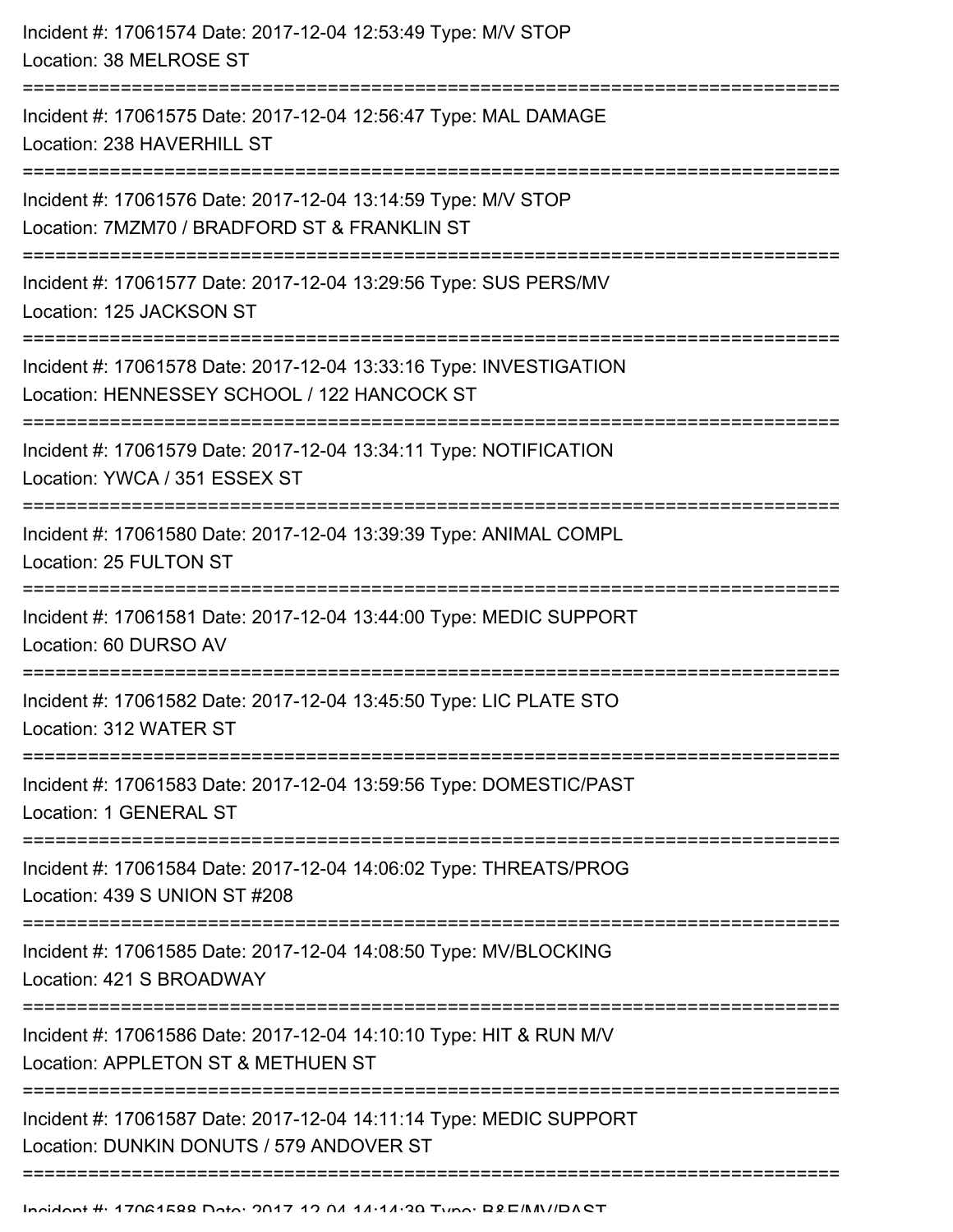| Location: 118 BYRON AV                                                                                                              |
|-------------------------------------------------------------------------------------------------------------------------------------|
| Incident #: 17061589 Date: 2017-12-04 14:23:32 Type: ALARMS<br>Location: 6 INMAN ST #28                                             |
| Incident #: 17061590 Date: 2017-12-04 14:30:39 Type: AUTO ACC/NO PI<br>Location: AMESBURY ST & COMMON ST<br>;====================== |
| Incident #: 17061591 Date: 2017-12-04 14:33:29 Type: MISSING PERS<br>Location: 29 KENDRICK ST                                       |
| Incident #: 17061593 Date: 2017-12-04 14:35:57 Type: LARCENY/PAST<br>Location: 324 S UNION ST                                       |
| Incident #: 17061592 Date: 2017-12-04 14:36:38 Type: INVEST CONT<br>Location: 594 ANDOVER ST                                        |
| Incident #: 17061594 Date: 2017-12-04 14:42:53 Type: DISTURBANCE<br>Location: 109 LAWRENCE ST                                       |
| Incident #: 17061595 Date: 2017-12-04 14:46:22 Type: ALARM/BURG<br>Location: SORALY BUENO RESIDENCE / 110 RIVER POINTE WY #5210     |
| Incident #: 17061596 Date: 2017-12-04 14:48:06 Type: M/V STOP<br>Location: ESSEX ST & JACKSON ST                                    |
| Incident #: 17061597 Date: 2017-12-04 14:49:08 Type: M/V STOP<br>Location: KENNETH ST & S BROADWAY                                  |
| Incident #: 17061598 Date: 2017-12-04 14:51:03 Type: WARRANT SERVE<br>Location: 173 BAILEY ST                                       |
| Incident #: 17061599 Date: 2017-12-04 14:54:20 Type: AUTO ACC/NO PI<br>Location: BRUCE SCHOOL / 135 BUTLER ST                       |
| Incident #: 17061600 Date: 2017-12-04 15:03:57 Type: FRAUD<br>Location: 90 LOWELL ST                                                |
| Incident #: 17061601 Date: 2017-12-04 15:08:30 Type: SUS PERS/MV<br>Location: 70 RAILROAD ST                                        |
| Incident #: 17061602 Date: 2017-12-04 15:17:10 Type: M/V STOP                                                                       |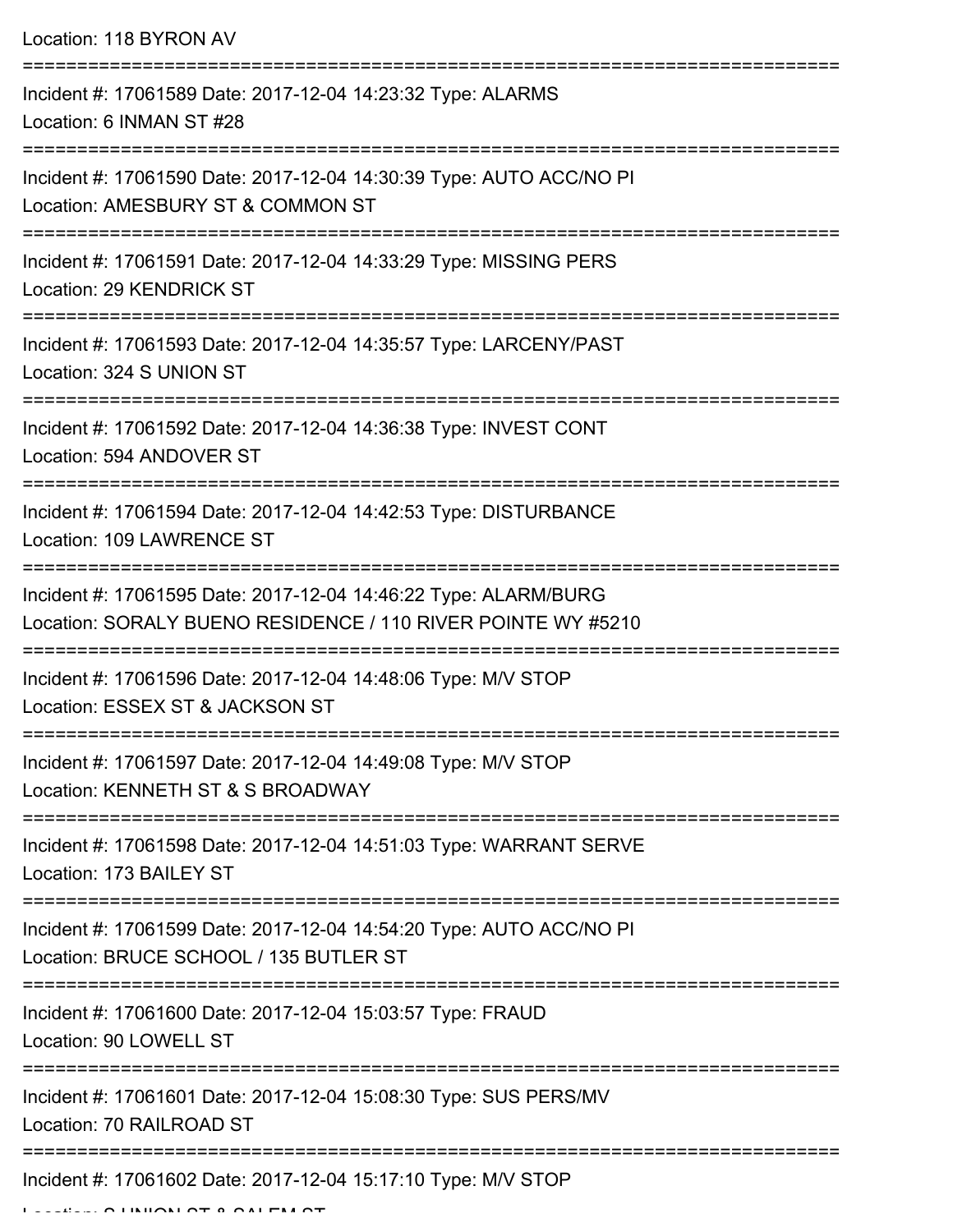| Incident #: 17061603 Date: 2017-12-04 15:18:43 Type: M/V STOP<br>Location: S UNION ST & SALEM ST                                 |
|----------------------------------------------------------------------------------------------------------------------------------|
| Incident #: 17061604 Date: 2017-12-04 15:19:54 Type: SUS PERS/MV<br>Location: 3 DEBBIE LN                                        |
| Incident #: 17061605 Date: 2017-12-04 15:22:58 Type: DISTURBANCE<br>Location: 162 FRANKLIN ST                                    |
| Incident #: 17061606 Date: 2017-12-04 15:25:39 Type: AUTO ACC/NO PI<br>Location: 73 ERVING AV                                    |
| Incident #: 17061607 Date: 2017-12-04 15:33:52 Type: AUTO ACC/PI<br>Location: AVON ST & E HAVERHILL ST                           |
| Incident #: 17061608 Date: 2017-12-04 15:45:03 Type: NOTIFICATION<br>Location: 20 CANTON ST                                      |
| Incident #: 17061609 Date: 2017-12-04 15:47:21 Type: M/V STOP<br>Location: MARKET ST & PARKER ST                                 |
| Incident #: 17061610 Date: 2017-12-04 16:04:25 Type: SHOTS FIRED<br>Location: 130 PARKER ST                                      |
| Incident #: 17061611 Date: 2017-12-04 16:07:54 Type: THREATS<br>Location: 527 HAVERHILL ST                                       |
| Incident #: 17061612 Date: 2017-12-04 16:23:39 Type: B&E/PAST<br>Location: 5 BUSWELL ST                                          |
| Incident #: 17061613 Date: 2017-12-04 16:28:41 Type: ALARM/BURG<br>Location: NORTH EAST LEGAL JUSTICE CENTER / 50 ISLAND ST FL 2 |
| Incident #: 17061614 Date: 2017-12-04 16:41:34 Type: FRAUD<br>Location: 66 TENNEY ST                                             |
| Incident #: 17061615 Date: 2017-12-04 16:50:13 Type: KEEP PEACE<br>Location: 11 LAWRENCE ST #504                                 |
| Incident #: 17061617 Date: 2017-12-04 16:57:54 Type: TRESPASSING<br>Location: MARY IMMACULATE / 189 MAPLE ST                     |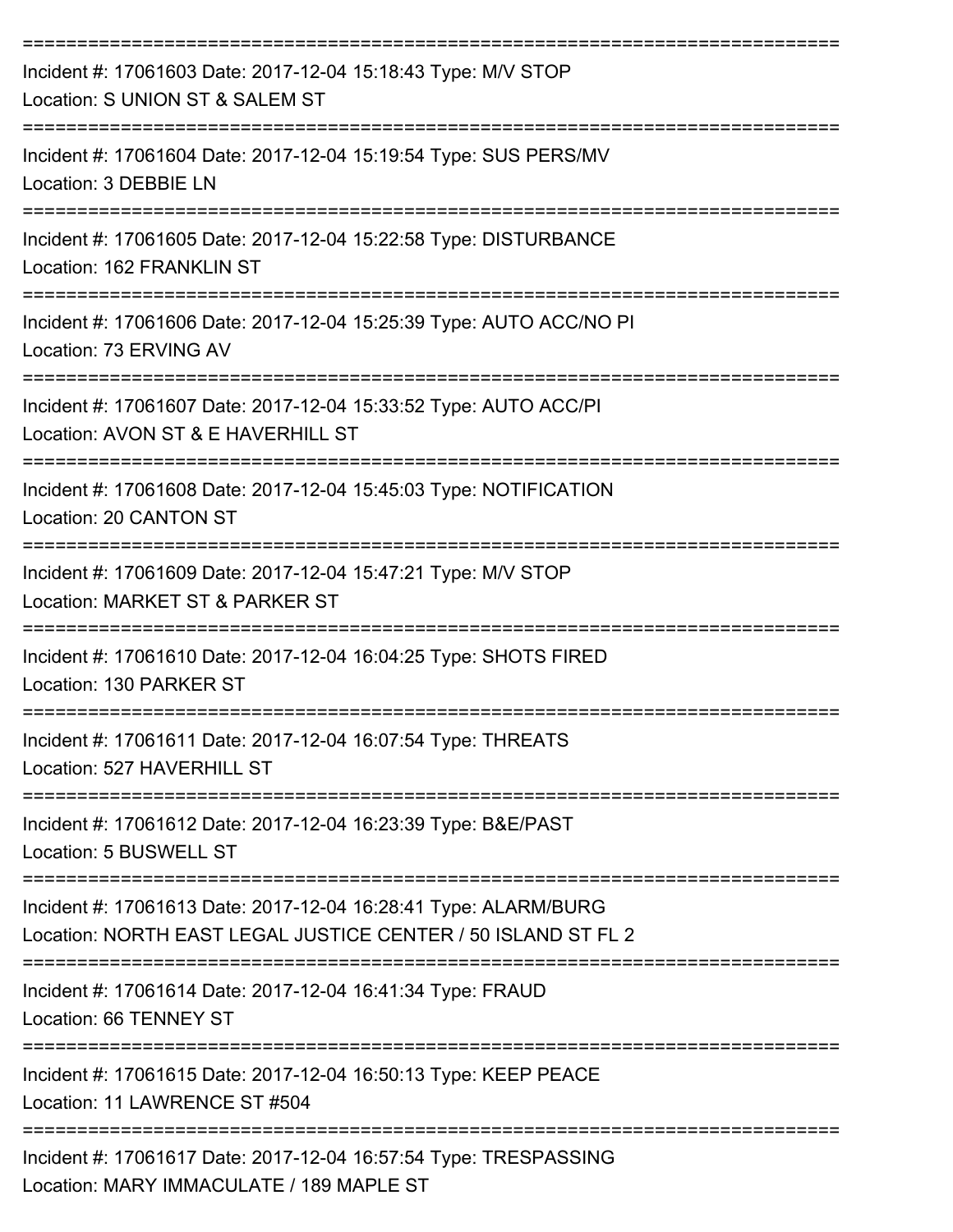| Incident #: 17061618 Date: 2017-12-04 17:03:55 Type: KEEP PEACE<br>Location: 594 ANDOVER ST                         |
|---------------------------------------------------------------------------------------------------------------------|
| Incident #: 17061619 Date: 2017-12-04 17:06:13 Type: FIGHT<br>Location: 65 BUNKERHILL ST FL 2                       |
| Incident #: 17061620 Date: 2017-12-04 17:11:36 Type: KEEP PEACE<br>Location: 53 FOSTER ST                           |
| Incident #: 17061621 Date: 2017-12-04 17:19:42 Type: ALARM/BURG<br>Location: PAMALA ACOSTA RESIDENCE / 14 ARLITT CT |
| Incident #: 17061622 Date: 2017-12-04 17:24:16 Type: SUS PERS/MV<br>Location: DARTMOUTH ST & HAVERHILL ST           |
| Incident #: 17061623 Date: 2017-12-04 17:35:20 Type: SUS PERS/MV<br>Location: 28 BORDER ST                          |
| Incident #: 17061624 Date: 2017-12-04 17:38:34 Type: INVEST CONT<br>Location: 107 WILLOW ST                         |
| Incident #: 17061625 Date: 2017-12-04 17:49:41 Type: HIT & RUN M/V<br>Location: 18 HALL ST                          |
| Incident #: 17061626 Date: 2017-12-04 17:52:07 Type: KEEP PEACE<br>Location: 6 MELROSE ST                           |
| Incident #: 17061627 Date: 2017-12-04 18:03:52 Type: GENERAL SERV<br>Location: 40 EVERETT ST                        |
| Incident #: 17061628 Date: 2017-12-04 18:04:47 Type: INVEST CONT<br>Location: 96 WILLOW ST FL 3RD                   |
| Incident #: 17061630 Date: 2017-12-04 18:25:34 Type: KEEP PEACE<br>Location: 41 THORTON ST                          |
| Incident #: 17061629 Date: 2017-12-04 18:26:18 Type: M/V STOP<br>Location: COLUMBIA GAS / 55 MARSTON ST             |
| Incident #: 17061631 Date: 2017-12-04 18:32:46 Type: SUS PERS/MV<br>Location: 14 ROYAL ST                           |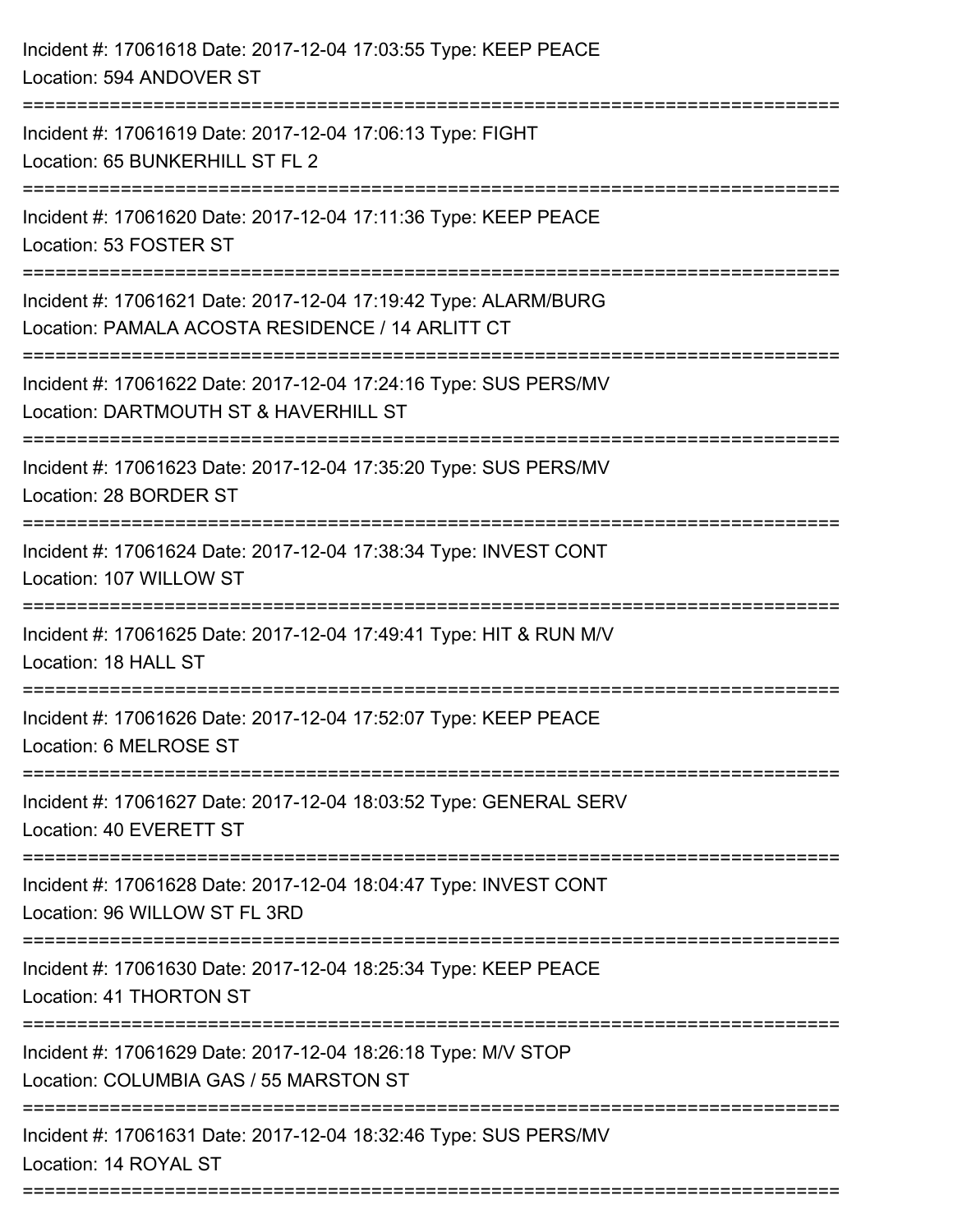Location: 9 THORNDIKE ST

=========================================================================== Incident #: 17061633 Date: 2017-12-04 18:54:43 Type: M/V STOP Location: HIGH ST =========================================================================== Incident #: 17061634 Date: 2017-12-04 18:59:01 Type: ALARM/BURG Location: AROMA SALON / 225 ESSEX ST #1B =========================================================================== Incident #: 17061635 Date: 2017-12-04 19:10:59 Type: A&B PAST Location: 112 PHILLIPS ST FL 2 =========================================================================== Incident #: 17061636 Date: 2017-12-04 19:11:01 Type: DOMESTIC/PROG Location: 59 TENNEY ST FL 2 =========================================================================== Incident #: 17061637 Date: 2017-12-04 19:15:28 Type: SUS PERS/MV Location: 11 SUMMER ST =========================================================================== Incident #: 17061638 Date: 2017-12-04 19:20:41 Type: ANIMAL COMPL Location: 14 SARGENT AV =========================================================================== Incident #: 17061639 Date: 2017-12-04 19:40:42 Type: MEDIC SUPPORT Location: POP DONUT / 181 ANDOVER =========================================================================== Incident #: 17061640 Date: 2017-12-04 19:43:40 Type: DOMESTIC/PROG Location: 109 RIVER POINTE WY =========================================================================== Incident #: 17061641 Date: 2017-12-04 20:04:55 Type: ALARM/BURG Location: VOLKWAGEN / 1 COMMONWEALTH DR =========================================================================== Incident #: 17061642 Date: 2017-12-04 20:10:47 Type: SUS PERS/MV Location: 50 BROADWAY =========================================================================== Incident #: 17061643 Date: 2017-12-04 20:30:14 Type: SUS PERS/MV Location: 11 SUMMER ST =========================================================================== Incident #: 17061644 Date: 2017-12-04 20:35:07 Type: ALARM/BURG Location: CITY HALL / 200 COMMON ST =========================================================================== Incident #: 17061645 Date: 2017-12-04 20:36:45 Type: AUTO ACC/NO PI Location: AMESBURY ST & LAWRENCE ST =========================================================================== Incident #: 17061646 Date: 2017-12-04 20:44:55 Type: WARRANT SERVE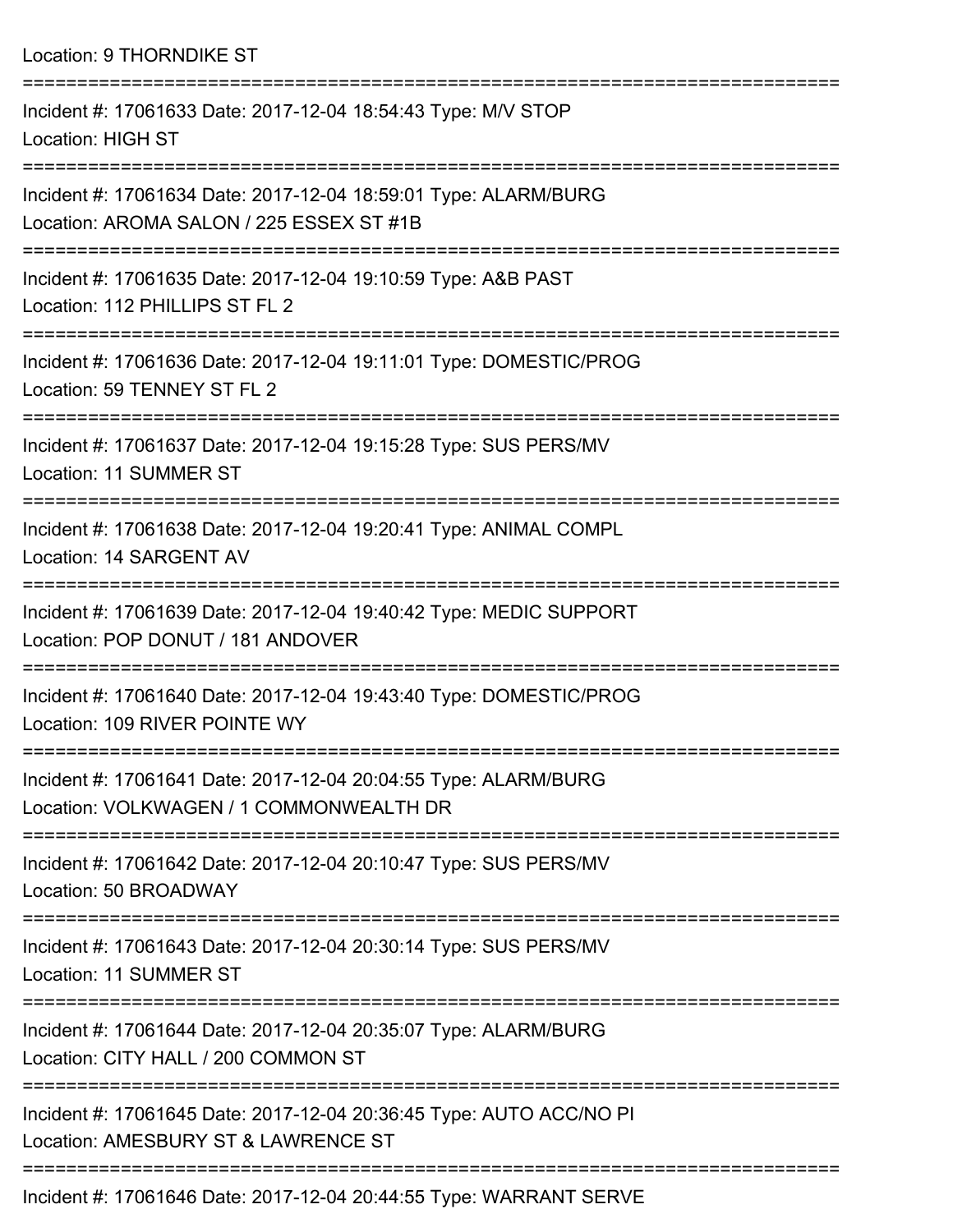| Location: 71 BOXFORD ST                                                                                                                       |
|-----------------------------------------------------------------------------------------------------------------------------------------------|
| Incident #: 17061647 Date: 2017-12-04 21:03:19 Type: 911 HANG UP<br>Location: 262 JACKSON ST                                                  |
| Incident #: 17061648 Date: 2017-12-04 21:07:14 Type: ASSSIT OTHER PD<br>Location: 174 ANDOVER ST #1                                           |
| Incident #: 17061649 Date: 2017-12-04 21:20:11 Type: MV/BLOCKING<br>Location: 62 DORCHESTER ST                                                |
| Incident #: 17061650 Date: 2017-12-04 21:28:24 Type: KEEP PEACE<br>Location: 10 EXETER ST #265                                                |
| Incident #: 17061651 Date: 2017-12-04 21:31:47 Type: DRUG VIO<br>Location: 280 S UNION ST                                                     |
| Incident #: 17061652 Date: 2017-12-04 21:33:46 Type: COURT DOC SERVE<br>Location: 26 INMAN ST                                                 |
| Incident #: 17061653 Date: 2017-12-04 21:46:07 Type: M/V STOP<br>Location: BROADWAY & ESSEX ST                                                |
| Incident #: 17061654 Date: 2017-12-04 21:46:43 Type: ALARM/BURG<br>Location: COMMUNITY DAY CHARTER SCHOOL / 73 PROSPECT ST                    |
| ============================<br>===============<br>Incident #: 17061655 Date: 2017-12-04 21:48:34 Type: DISTURBANCE<br>Location: 19 WINTER ST |
| Incident #: 17061656 Date: 2017-12-04 22:02:23 Type: EXTRA SURVEIL<br>Location: AMESBURY ST & CANAL ST                                        |
| Incident #: 17061657 Date: 2017-12-04 22:07:40 Type: MEDIC SUPPORT<br>Location: 19 WINTER ST                                                  |
| Incident #: 17061658 Date: 2017-12-04 22:11:27 Type: 209A/SERVE<br>Location: 193 BRUCE ST #3                                                  |
| Incident #: 17061659 Date: 2017-12-04 22:13:48 Type: MAL DAMAGE<br>Location: 48 ALDER ST                                                      |
| Incident #: 17061660 Date: 2017-12-04 22:19:44 Type: SUS PERS/MV                                                                              |